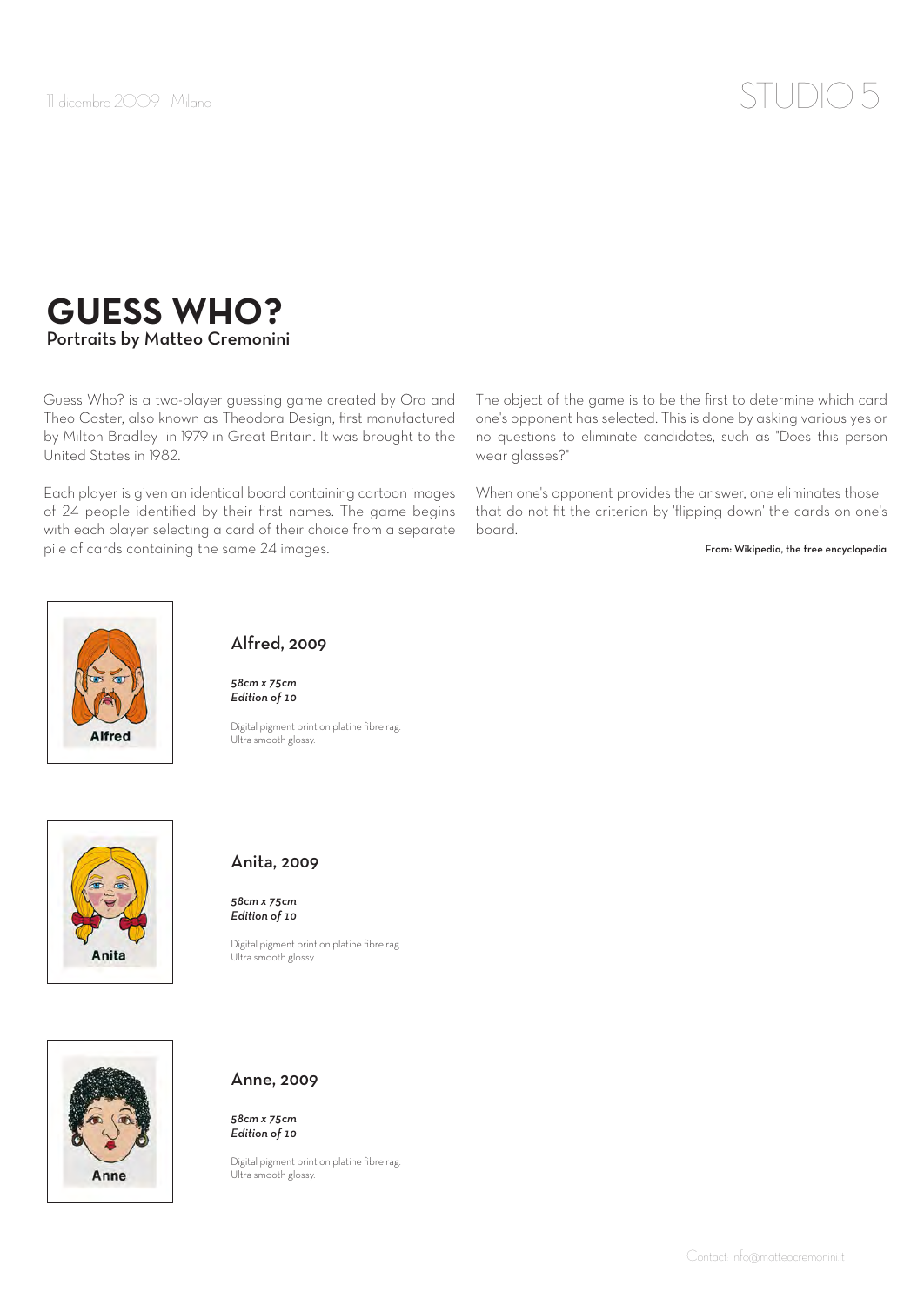# STUDIO 5



### Bernard, 2009

*58cm x 75cm Edition of 10*

Digital pigment print on platine fibre rag. Ultra smooth glossy.



### Bill, 2009

*58cm x 75cm Edition of 10*

Digital pigment print on platine fibre rag. Ultra smooth glossy.



#### Charles, 2009

*58cm x 75cm Edition of 10*

Digital pigment print on platine fibre rag. Ultra smooth glossy.





*58cm x 75cm Edition of 10*

Digital pigment print on platine fibre rag. Ultra smooth glossy.



#### Maria, 2009

*58cm x 75cm Edition of 10*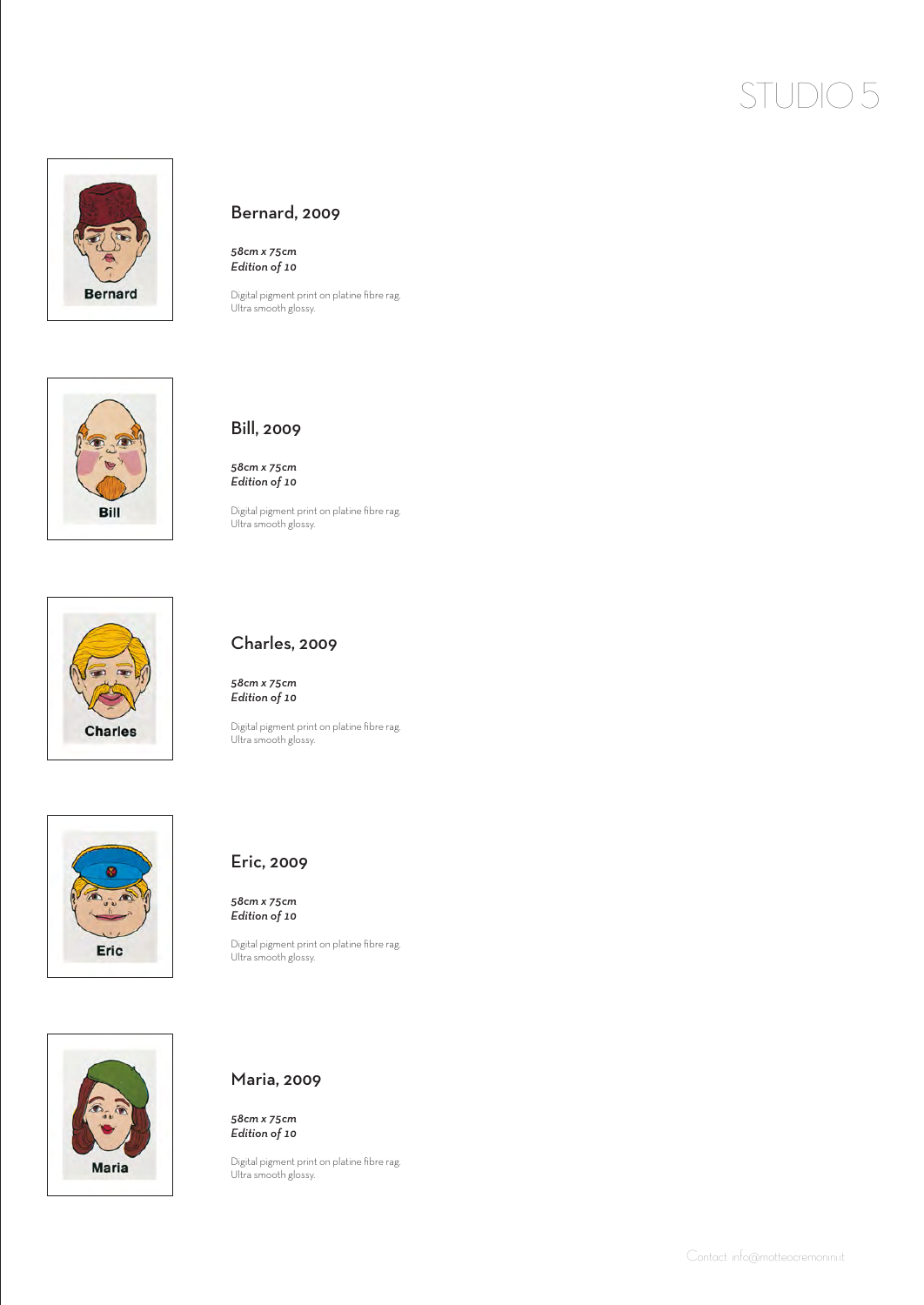# STUDIO 5



#### Peter, 2009

*58cm x 75cm Edition of 10*

Digital pigment print on platine fibre rag. Ultra smooth glossy.



#### Philips, 2009

*58cm x 75cm Edition of 10*

Digital pigment print on platine fibre rag. Ultra smooth glossy.



#### Sam, 2009

*58cm x 75cm Edition of 10*

Digital pigment print on platine fibre rag. Ultra smooth glossy.





#### Susan, 2009

*58cm x 75cm Edition of 10*

Digital pigment print on platine fibre rag. Ultra smooth glossy.

### Tom, 2009

*58cm x 75cm Edition of 10*